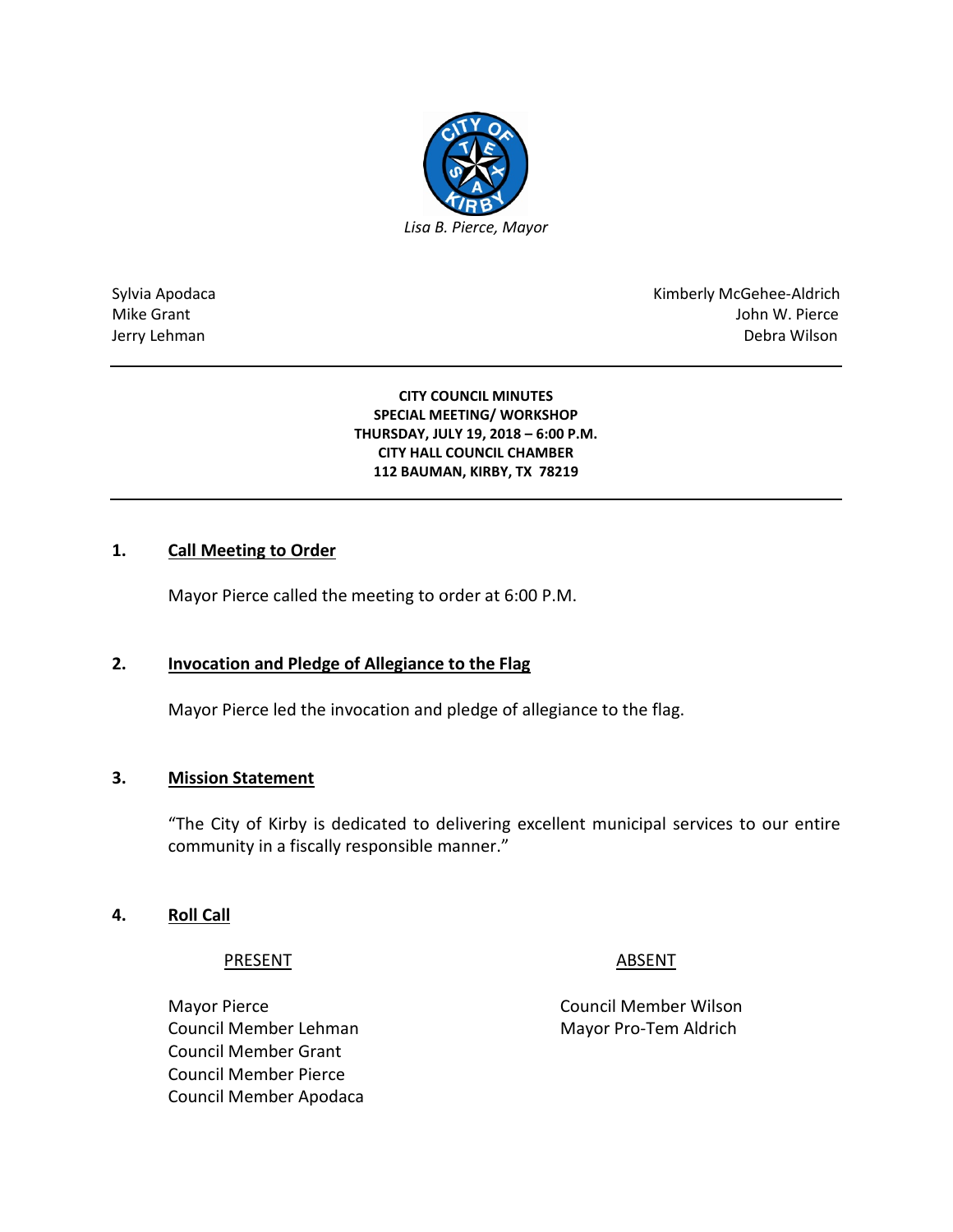## **5. Citizen Participation**

1. Sam Richardson – He announced there will be a clean-up at Hugo Lentz Park on July 21, 2018, 8:00 A.M. – 10:00 A.M. and lunch will be provided by Bob's Smoke House; the VFW will be hosting a yard sale and he thanked Kirby Cleaners for sponsoring the event. It is free and open to the public 9:30 A.M. – 3:00 P.M.

## **6. Budget Workshop**

a. Discussion And Direction Of The Proposed Police, Animal Care Facility, Fire, Parks, Streets, And Water Fund Budgets For Fiscal Year 2018-2019.

Chief Kevin Bois, Police Department, identified items he's requesting for his department:

- 1. 2018 Ford Explorer 1 \$50,000.00
- 2. 2017 or 2018 New Vehicle 1 \$40,000.00
- 3. Mobile Data Terminals 4 \$17,000.00
- 4. Body Cameras 10- \$7,000.00
- 5. Evidence Tracking 1 \$9,460.00
- 6. Del Carmen Consulting Service \$8, 500.00
- 7. Exterior Paint Building \$6,000.00
- 8. Stain Security Fence \$4,500.00
- 9. Retile And Paint Lobby And Public Restroom \$10,000.00
- 10. Carpet Dispatch \$5,000.00
- 11. Replacement Radar \$4,224.95

Animal Control:

12. Ice machine – 1 - \$5,000.00

Chief Charlie Alfaro, Fire Department, identified items he's requesting for his department:

- 1. Fire Pumper 1 \$516,000.00 \$609,000.00
- 2. Radios 7 \$25,232.00
- 3. Lifepak 15 Monitor/Defibrillator 1 \$28,000.00
- 4. Stryker Ambulance Stretcher 1 \$27,000.00
- 5. Fire Hoses 34 \$10,000.00
- 6. Rescue Jackets 1 \$5,801.00 \$7,100.00\*
- 7. 2018 Dodge Ram 1500 \$\$55,000.00
- 8. RamFan Positive Pressure Ventilator 2 \$4,300.00
- 9. Fire Research Corp Spectra LED Scene Lights 4 \$5,383.60
- 10. Zero Turn Mower 1 \$3,000.00 \$5,000.00\*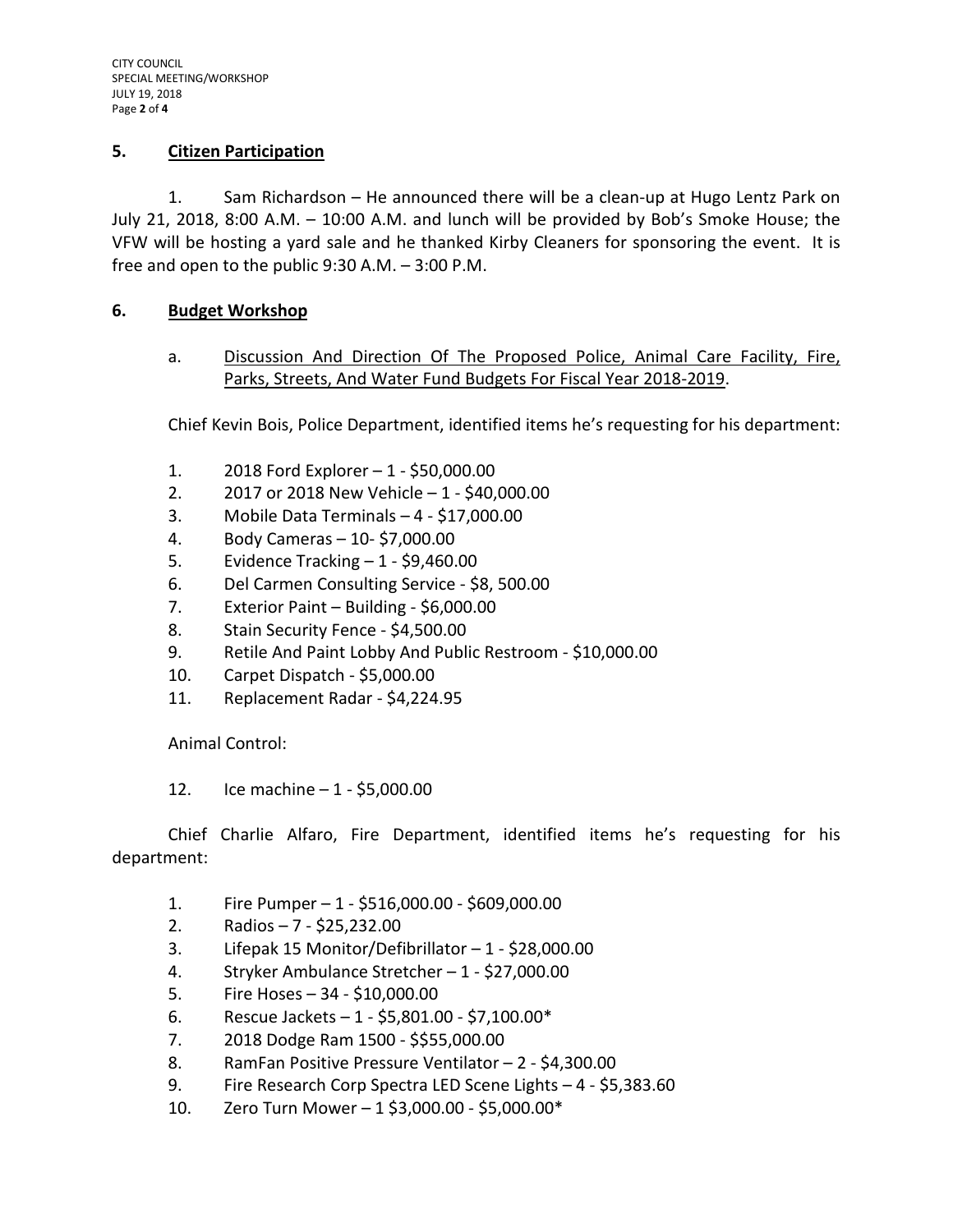\*If have to choose between jackets and mowers, prefers mower.

Gilbert Salas, Public Works Department, identified items he's requesting for his departments:

Parks:

- 1. 2019 Chevy Silverado 2500 HD Double Cab with Service Bed 1 \$37,500.00
- 2. 2018 John Deer TS Gator 1 \$7,000.00
- 3. Asphalt Overlay 1 \$19,362.00
- 4. Husqvarna LGT48DXL 25-HP & Berco Rotary Broom 1

#### Streets:

- 5. 2019 Chevy Silverado 2500 HD Double Cab with Service Bed 1 \$37,500.00
- 6. Asphalt Truck 1 \$148,761.00
- 7. Curb and Striping Duffek Cul-de-sac 1 \$3,870.00

Water:

- 8. 2019 Chevy Silverado 2500 HD Double Cab with Service Bed 1 \$37,500.00
- 9. 2019 Chevy Silverado 1500 LD 4X4 Utility Truck 1 \$32,500.00
- 10. Sewer Televising Unit 1 \$43,000.00
- 11. ADT Video Surveillance Camera 1 \$6,890.00 or \$12,015.00
- 12. Diadem and Happiness Alley Drainage 1 \$6,000.00

After several questions and discussion, no action was taken by Council since this was an informational meeting to present the preliminary capital items in preparation of the FY 2018- 2019 budget.

## **7. Requests and Announcements**

a. Requests By Mayor And Council Members For Items To Be Placed On Future City Council Agendas And Announcements On City Events/Community Interests

Council Member Grant – He said all the presentations were good. He asked if an ordinance would be created that required permission from City Council if you want to connect your recreational vehicle or motor home to the City's utilities and reside in it for a certain amount of time.

Mayor Pierce – She thanked everyone for attending the meeting. On Saturday, 12:30 P.M. – 1:30 P.M. Little Free Library will be meeting at Dairy Queen; place applications for grant